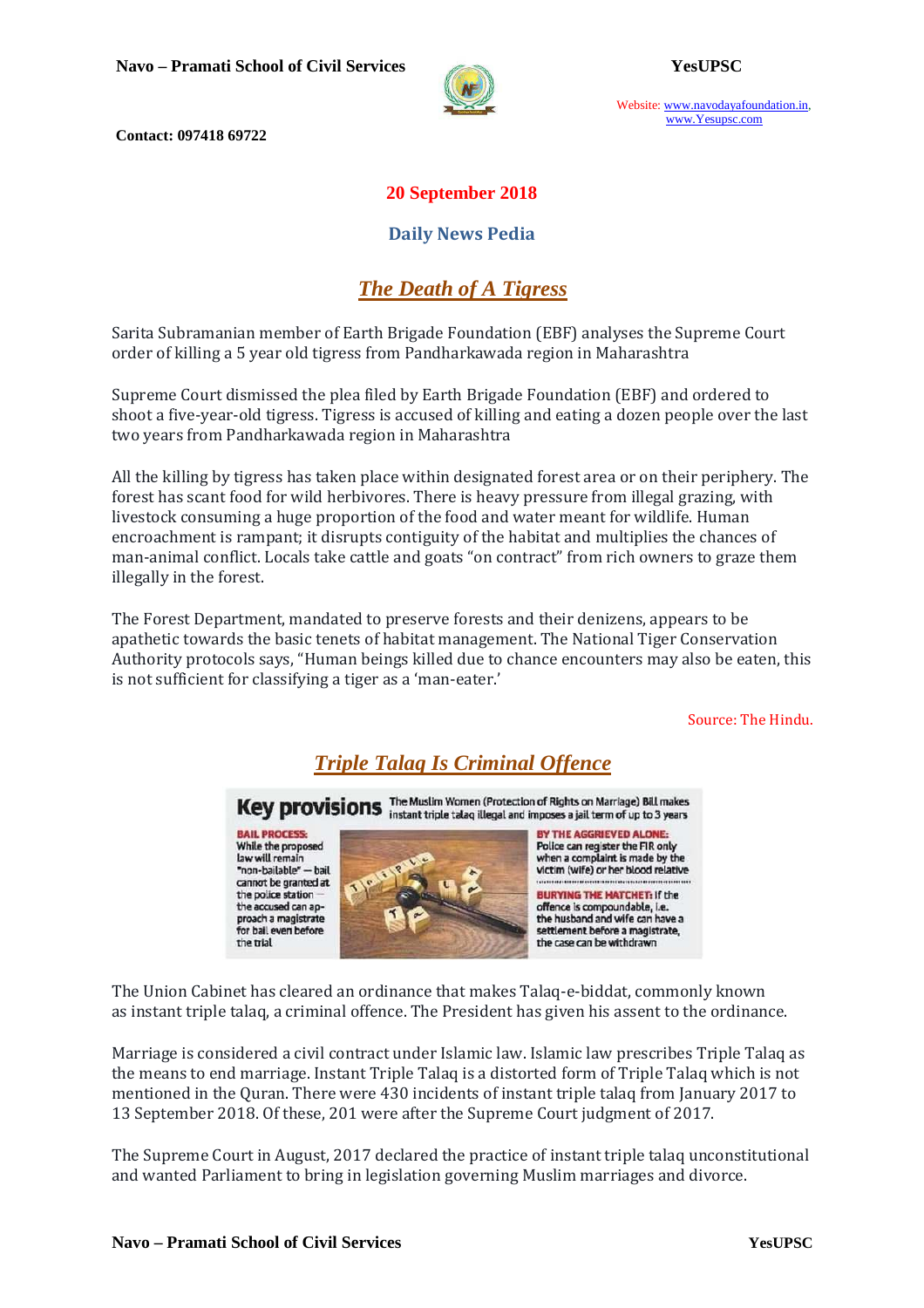The government introduced The Muslim Women (Protection of Rights on Marriage) Bill to give statutory form to the Supreme Court verdict. The Bill sought to criminalize instant triple talaq and make it a punishable offence. The Bill was passed in Lok Sabha but is pending in the Upper House as opposition parties wanted it to be sent to a select committee for further discussion.

The ordinance has incorporated certain safeguards which were not present in the original Bill, to allay fears among Muslim. Instant Triple Talaq has been made a cognizable offence with a maximum of three years imprisonment and a fine. The offence has been made non-bailable. Under a non-bailable law, bail cannot be granted by police at the police station itself. The accused has to approach the magistrate for bail. However under this law the accused can approach a magistrate even before trial to seek bail. The move was taken to allay fears among Muslim men. Police can lodge First information Report (FIR) only if the complaint is filed by the wife (victim), her blood relations or her relatives by virtue of her marriage. Non-relatives or neighbours cannot lodge a complaint under the proposed law.

The ordinance makes the offence of instant triple talaq "compoundable" which means that the magistrate can use his powers to settle the dispute between a husband and his wife. When categorized as a compoundable case, both parties are allowed to withdraw the case. A compromise can be achieved only when the woman is willing and says so to a magistrate. A magistrate can grant bail only after the wife's consent. The magistrate will have the power to decide the quantum of compensation and subsistence allowance for the victim and her minor children. The custody of children from the marriage will go to the woman. The law doesn't affect Jammu and Kashmir.

# **AGAINST TRIPLE TALAQ PENDING IN RAJYA SABHA**

The Union cabinet on Wednesday approved the instant triple talaq ordinance, making the practice a criminal act

430 incidents of triple talaq have come to the government's notice so far between January 2017 to 13 September 2019 Out of these, 229 such cases came up before the Supreme Court judgement

201 cases were after the SC judgement

 $\blacktriangleright$  The ordinance makes provision for a woman or her blood relative to file a case before a police station to make the offence cognizable. A compromise can also be reached before a magistrate after the affected woman consents to it.

"Modi Government is using 'Instant Triple Talag' as a 'Political Football' for 'Fake Credit Seeking'!"

Randeep Singh Surjewala, Congress spokesperson

I will again appeal to Sonia ji that this ordinance has been brought in the interest of the country to bring gender justice. I appeal to you to rise above vote bank politics and help pass it in the interest of justice for women

**Ravi Shankar Prasad** Law minister

> "I welcome the centre's decision to bring an ordinance to make triple talaq a penal offence. It is a huge step towards empowering Muslim women in the country" Ishrat Jahan, petitioner

*Criticism of the Ordinance:* The move would create problems for Muslim women as the ordinance does not provide clarity on issues like property rights. There is also no clarity on who will pay for the maintenance of the wife once the husband is in jail. Mere lack of consensus in the House is not a good enough reason to promulgate an ordinance. It could even amount to subversion of the parliamentary process. The Bill should have been passed through the normal route.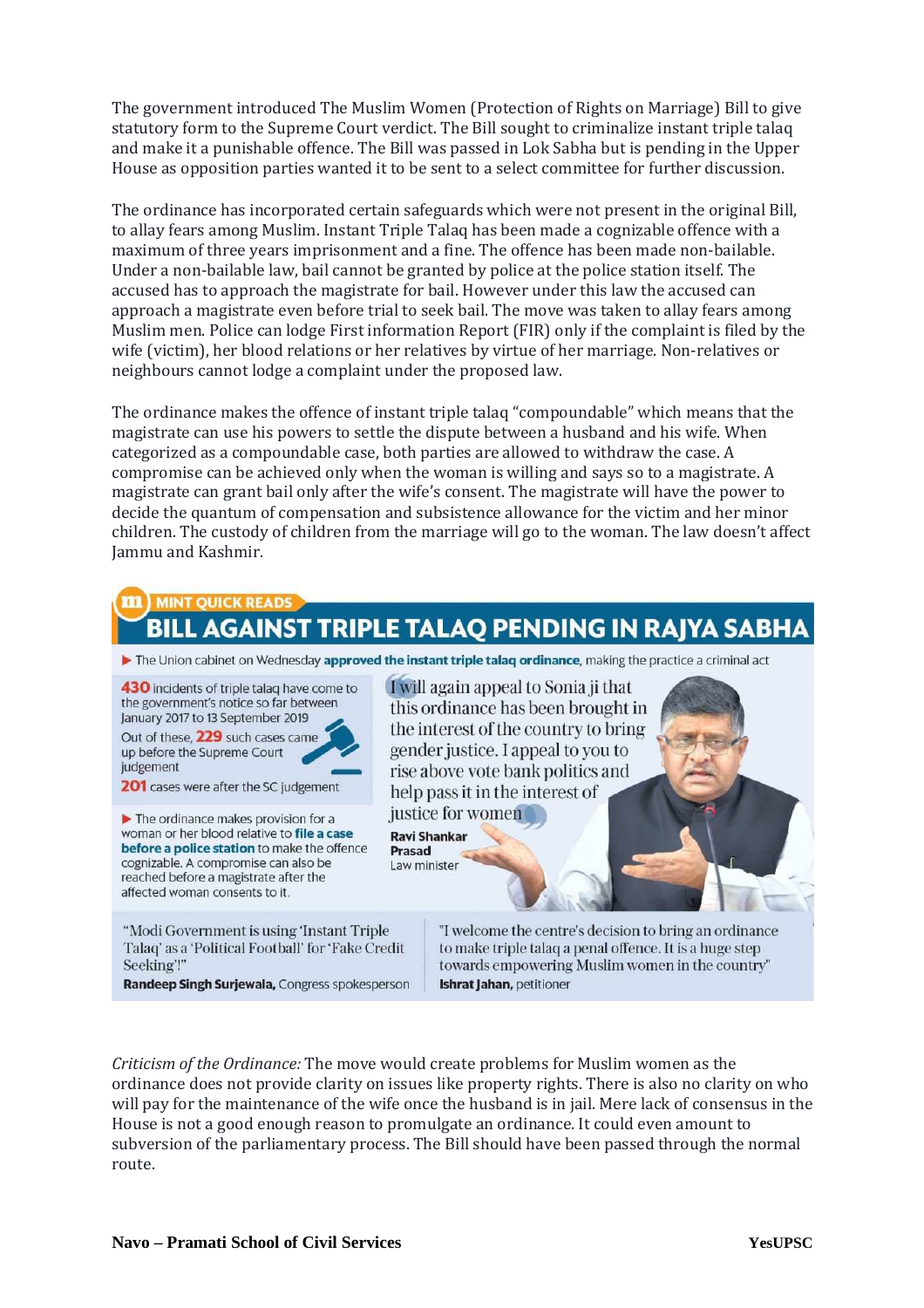Note:



### *Dam Rehabilitation Improvement Project (DRIP)*

In April 2012, the Central Water Commission (CWC) under Ministry of Water Resources, River Development & Ganga Rejuvenation with assistance from the World Bank, embarked upon the six year Dam Rehabilitation and Improvement Project (DRIP) at an estimated cost of Rs. 2100 crore.

The project originally envisaged the rehabilitation and improvement of about 223 dams within four states namely, Kerala, Madhya Pradesh, Odisha, and Tamil Nadu and later Karnataka, Uttarakhand (UNVNL) and Jharkhand (DVC) joined DRIP and total number of dams covered under DRIP increased to 250; due to the addition / deletion of dams during implementation by partner agencies, presently 223 dams are being rehabilitated. The project will also promote new technologies and improve Institutional capacities for dam safety evaluation and implementation at the Central and State levels and in some identified premier academic and research institutes of the Country.

*Significance of the project:* The project will improve the safety and operational performance of selected existing dams and mitigate risks to ensure safety of downstream population and property. The primary beneficiaries are both urban and rural communities dependent on reservoir and downstream communities, who are prone to risk associated with dam failure or operational failure. Through institutional strengthening component, effectiveness of Dam Safety Organisations will be increased to take the lead to make dams safe from structural and operational point of view through capacity building of staff and officials.

Source: The Hindu.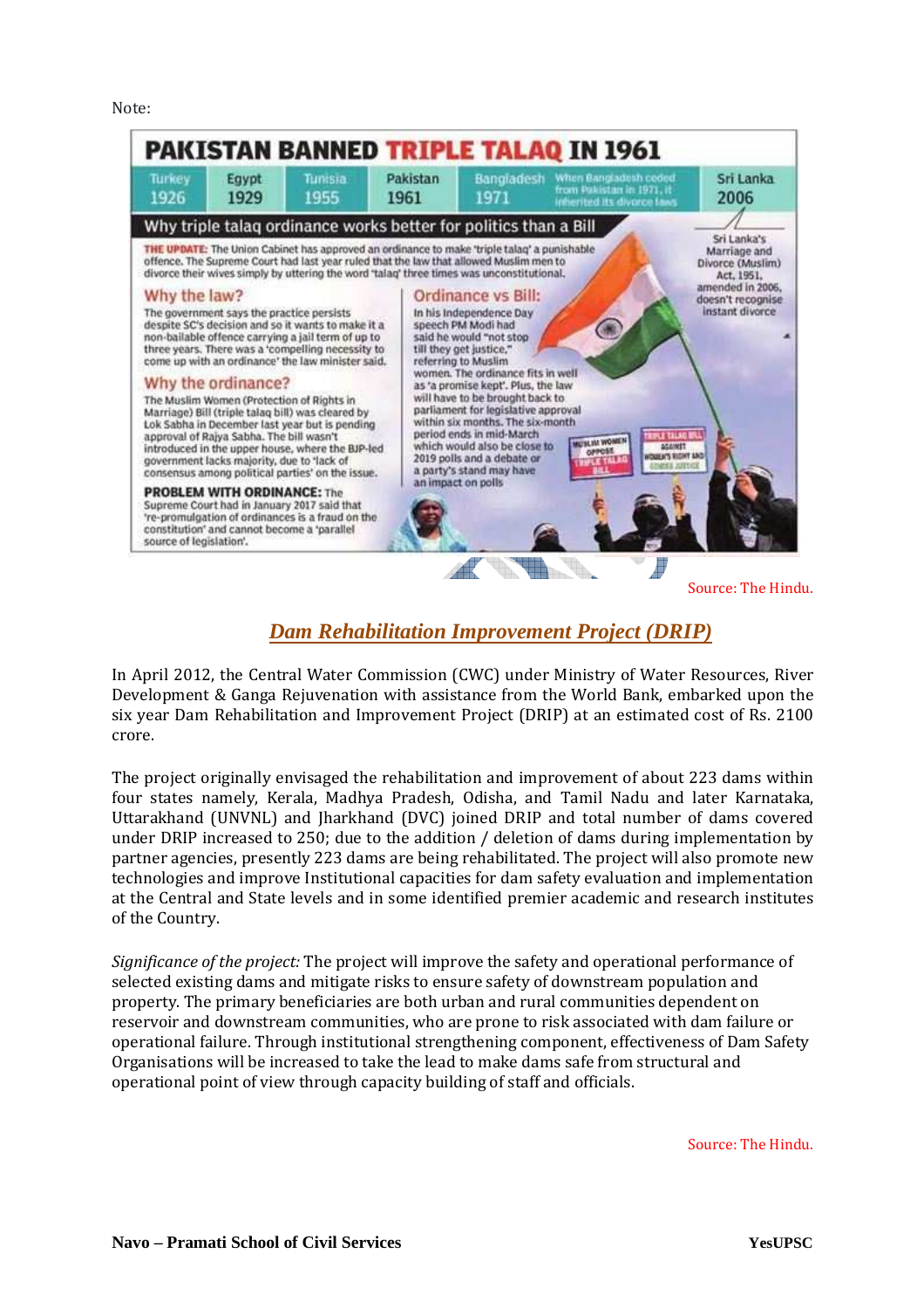#### *S. Korea wants to elevate ties with India*

South Korea recently announced a *'New Southern Policy'* to develop its relations with South-East Asia and ASEAN.

To manage the challenge of North Korea. Lesser focus earlier on Southeast Asia compared to Northeast Asian States like China and Japan. Advancement of Seoul by its middle power diplomatic efforts. Building an inclusive regional architecture in Asia South Korea, as part of this strategy, wants to build stronger ties with ASEAN and India on multiple fronts like economic, bilateral and strategic.

*India – South Korea:* There is convergence of approach between India and South Korea towards regional issues. Both sides are concerned about maritime security in the region. The increasing influence of China in South China Sea and India Ocean region is also being watched. South Korea sees India as the main partner in expanding their economy. Both sides have agreed to boost bilateral trade to \$50 billion by 2030 from \$20 billion now. South Korea wants to elevate diplomatic ties with India to the level of four other major powers around the Korean Peninsula namely the U.S., China, Russia and Japan.

*China – South Korea:* South Korea favours BRI but accuses China's unilateral approach and pursues for more open and transparent policy. South Korea also warned to countries borrowing from China for big ticket infrastructure projects of possible debt trap later.

Source: The Hindu.

### *Kuposhan Mukt Bharat*

India to take strong measures to combat Malnutrition.

POSHAN (Prime Minister's Overarching Scheme for Holistic Nourishment) Abhiyan was launched in March from Jhunjhunu to fight against Kuposhan (Malnutrition).

Objective and Targets**: 3** percentages reduction yearly in underweight prevalence in children (0- 3 years) by 2022 from NFHS-4 levels. 1/3rd reduction in anaemia in children, adolescent & Women of Reproductive Age (WRA).

UN expert says malnutrition figures in India were worse than those of sub-Saharan Africa mainly due to: More underweight babies born to more underweight mothers. Mothers are underweight because there is a high level of anaemia among women (55 per cent). Women gave birth at an early age. There is not enough spacing between children. There is a high dropout rate from school. Bare minimum nutritional food to eat.

Under Umbrella ICDS scheme of MWCD (Ministry of Women and Child Development), Supplementary Nutrition Programme is being implemented through platform of Anganwadi Centres (AWCs) for addressing under-nutrition in pregnant and lactating women, under-6 children and out-of-school adolescent girls.

Recently National Nutrition Mission has been approved under MWCD for addressing malnutrition status of the country in a comprehensive manner. To prepare a detailed action plan for states to tackle malnutrition. Need to track progress closely, and consider a yearly survey instead of the six-yearly National Family Health Survey (NFHS). Attitudinal change towards dyslexic (Unable to read and spell) and special children.

Source: The Hindu.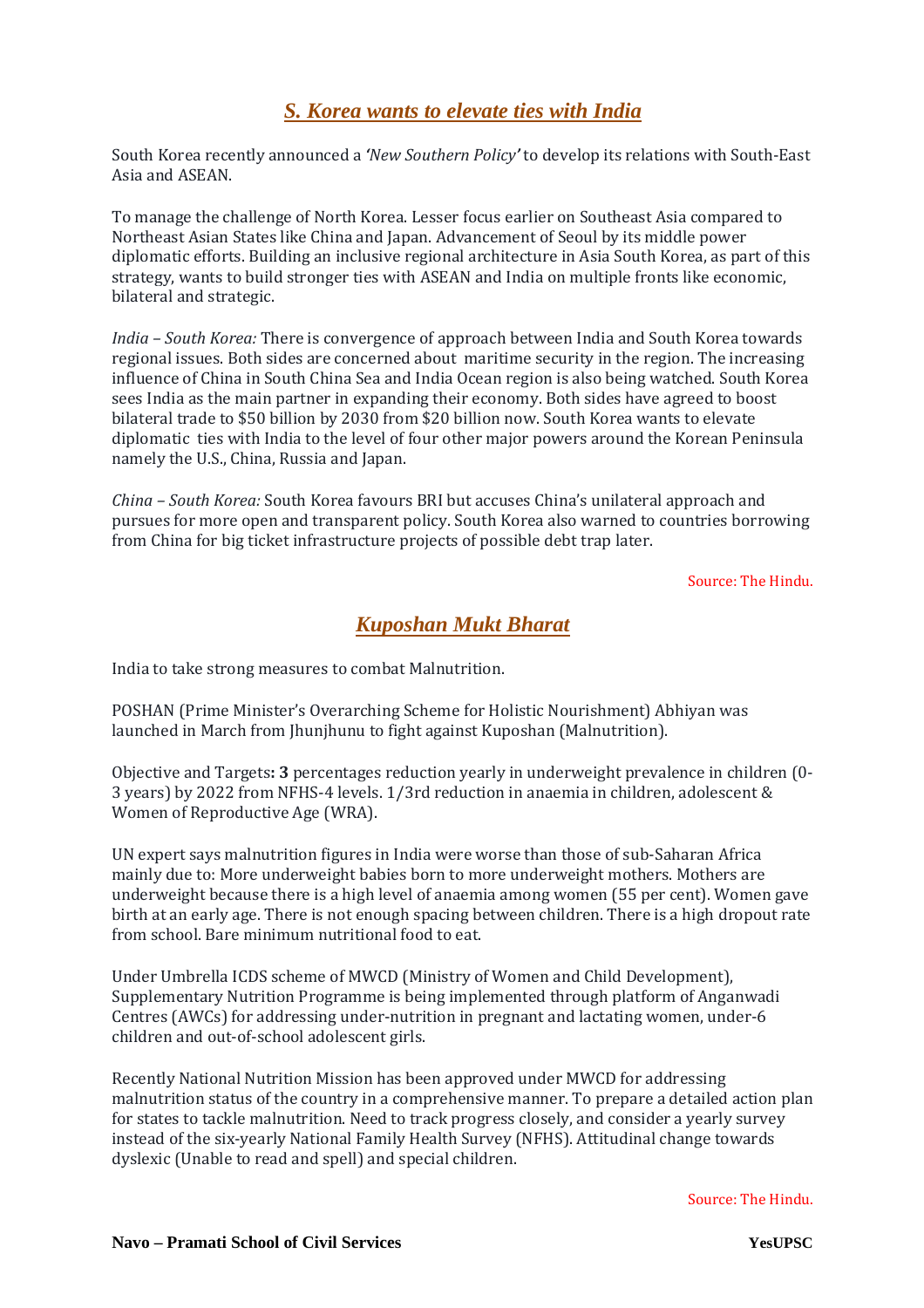#### *Union Home Minister launches two portals to strengthen Women Safety*

#### *Cyber Crime Prevention against Women and Children (CCPWC) portal to check objectionable online content.*

The Cyber Crime Prevention against Women and Children (CCPWC) portal is convenient and user friendly that will enable complainants in reporting cases without disclosing their identity. This will not only aid the victims/complainants but also help the civil society organizations and responsible citizens to anonymously report complaints pertaining to child pornography, child sexual abuse material or sexually explicit material such as rape and gang rape. Complainants can also upload the objectionable content and URL to assist in the investigation by the State Police. The complaints registered through this portal will be handled by police authorities of respective State/UTs. There are other features such as a victim or complainant can track his/her report by opting for "report and track" option using his/her mobile number.

#### *National Database on Sexual Offenders (NDSO) to aid in monitoring & investigation of sexual crimes*

The National Database on Sexual Offenders (NDSO), which is accessible only to law enforcement agencies, will assist in effectively tracking and investigating cases of sexual offences. It is a central database of "sexual offenders" in the country which will be maintained by the NCRB for regular monitoring and tracking by the State Police. The database is accessible only to the law enforcement agencies for investigation and monitoring purpose. The database will include offenders convicted under charges of rape, gang rape, POCSO and eve teasing. At present the database contains 4.4 lakh entries. The State Police have been requested to regularly update the database from 2005 onwards. The database includes name, address, and photograph and fingerprint details for each entry. However, the database will not compromise any individual's privacy.

Source: PIB.

#### *EDITORIAL*

To Read

**Towards a Kuposhan Mukt Bharat** 

With the PM backing the POSHAN (Prime Minister's Overarching Scheme For Holistic Nourishment) Abhiyan, launched in March from Jhunjhunu, the usually elusive "convergence" of effort by relevant ministries becomes somewhat easier.

The best thing in the prime minister's Independence Day speech this year was committing his government to a Kuposhan (malnutrition) Mukt Bharat. The way he articulated it  $-$  "main bechain hoon, main besabr hoon, main vyakul hoon"— it was like making a vow and the country will hold him to that commitment in the months and years to come. Even better was his "samvad" with grass roots functionaries last week — anganwadi workers, Ashas, ANMs — and it was the first time a PM had spoken directly to them, appreciating the work they did to save the lives of women and children, and announcing an increase in their emoluments. You could not miss the political implication of that outreach. Though he spoke to 3,000 frontline workers addressing their leaders by their first name, his connect was something that is worth a study it is bound to have a ripple effect. There are 34 lakh frontline workers, and each impacts, on an average, 250 families. That one event was geared to reach out to 340 million people.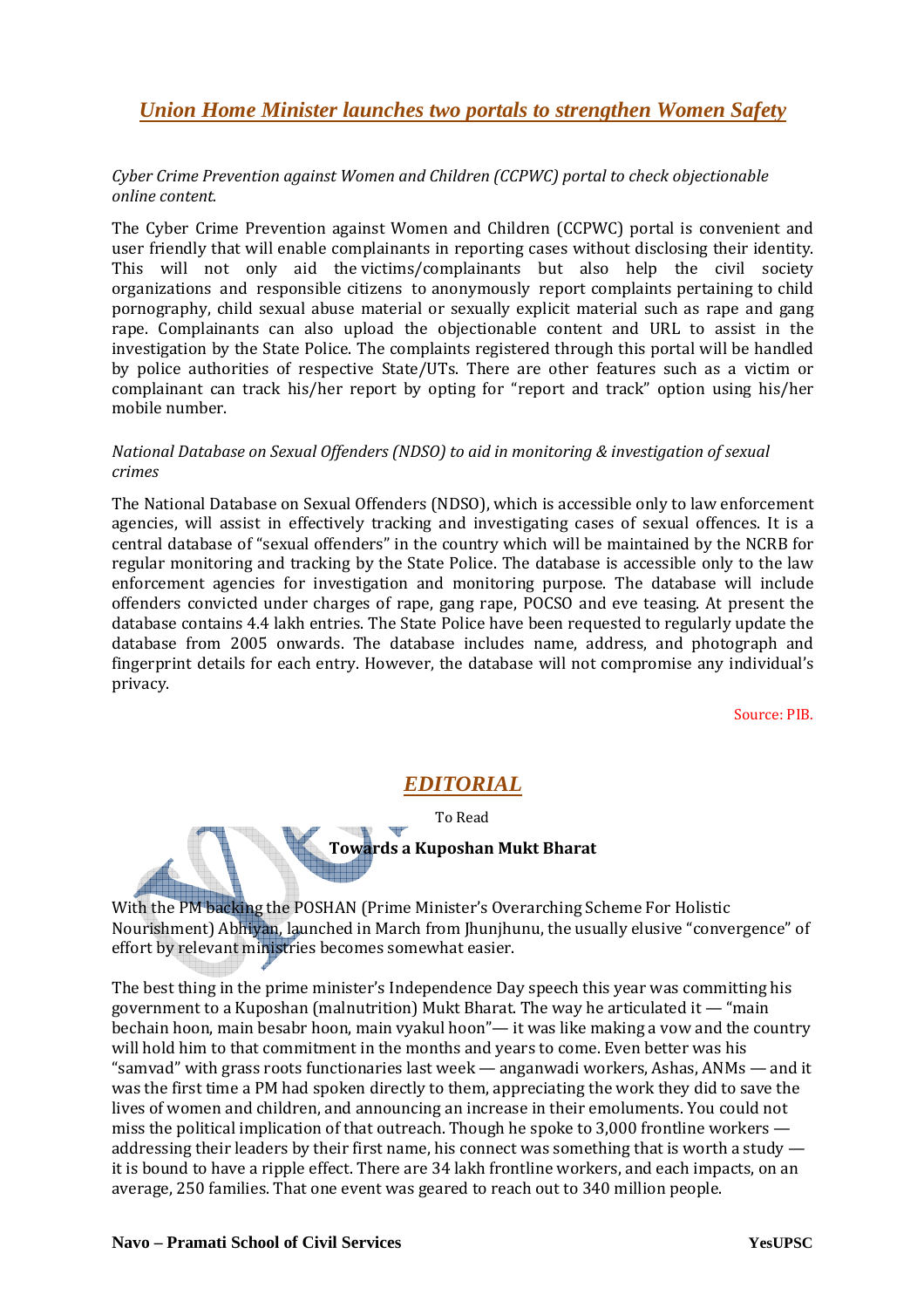Politics aside, for the first time, Narendra Modi has put his political weight behind combating malnutrition. With two out of five children in the country stunted, and given that irreversible damage can be done in the first two years of life, there is no future-India unless an all-out effort is made to address the problem. Given his experience in Gujarat as CM, Modi knows this is no easy task.

With the PM backing the POSHAN (Prime Minister's Overarching Scheme For Holistic Nourishment) Abhiyan, launched in March from Jhunjhunu, the usually elusive "convergence" of effort by relevant ministries becomes somewhat easier. The turf battles between the Health and Women and Child Development departments have been legendary. The chief ministers, at least of the BJP-ruled states, have been called to order — and these are the states in the Hindi heartland where a bulk of the problem lies.

The otherwise toothless Niti Aayog must be commended for the speed with which it readied the just rolled-out action plan for "September Maah", to focus on Poshan, mobilising different sectors, developing and standardising advocacy materials, targeting the service providers, roping in all those agencies which have been working on the issue for decades — be it UNICEF, Tata Trust, IFPRI or others. The idea is to create a "buzz" around Poshan.

While the government has set yearly targets for itself, like a 2 per cent reduction in stunting and underweight children, or a 3 per cent reduction in anaemia (7 out of 10 children in India are anaemic), it will need to track progress closely, and consider a yearly survey instead of the sixyearly National Family Health Survey (NFHS). Given the district level data now available (in the NFHS 4), it should also be possible to get a nutrition profile of every Lok Sabha and assembly constituency, and this might enable poshan to become a poll issue.

I had once asked a UN expert why the malnutrition figures in India were worse than those of sub-Saharan Africa when we are a democratic country and a fast-growing economy. His answer was simple: "More underweight babies born to more underweight mothers." Mothers are underweight because there is a high level of anaemia among women (55 per cent). They are married early, they produce children at an early age, there is not enough spacing between children, they get "bacha-khucha khana" at home, there is a high dropout rate from school. Viewing nutrition as an issue concerning only "food" is one reason why we — including Modi in Gujarat — had not made the headway we hoped for, even though the ICDS has been in existence since 1975. All this is now known, and the prime minister's words made this amply clear. There is another reason why the problem has persisted. Child malnutrition does not disturb us as it should. This is despite 115 million children in India — almost doubles the population of UK, or France, or Italy — being anaemic and malnourished and susceptible to cognitive problems, something that is bound to affect their productivity as adults.

The government appears to be stirring itself. But it cannot be left to it alone. Some years ago, Aamir Khan had made a film called Tare Zameen Par. It brought about an attitudinal change towards dyslexic and special children, and what they were capable of doing. A film on this dream, called a Kuposhan Mukt Bharat, is now waiting to be made. So is an anthem on poshan, waiting to be sung by all the anganwadi, in fact, hummed by the whole country. Three assembly elections — Rajasthan, Madhya Pradesh, Chhattisgarh — are around the corner. Some headway has been made in these states, but will the BJP and the Congress include in their manifestos the promise to create a "kuposhan mukt" Rajasthan, Madhya Pradesh, and Chhattisgarh? More important, to prepare a detailed action plan on how they will go about it if they come to power? This is for you, Sachin Pilot and Vasundhara Raje Scindia, and for Messrs Shivraj Chouhan, Kamal Nath, Raman Singh and Bhupesh Baghel. Could the President persuade the Governors to be more proactive in putting their weight to get a new deal, for, particularly, the Dalit and tribal children, who are at the bottom of the heap? Governors are anyway supposed to report regularly to the President under Schedule Five (covering tribal-dominated western and central states) and Schedule Six (for the north-eastern states) of the Constitution about the progress being made for tribals in their areas.